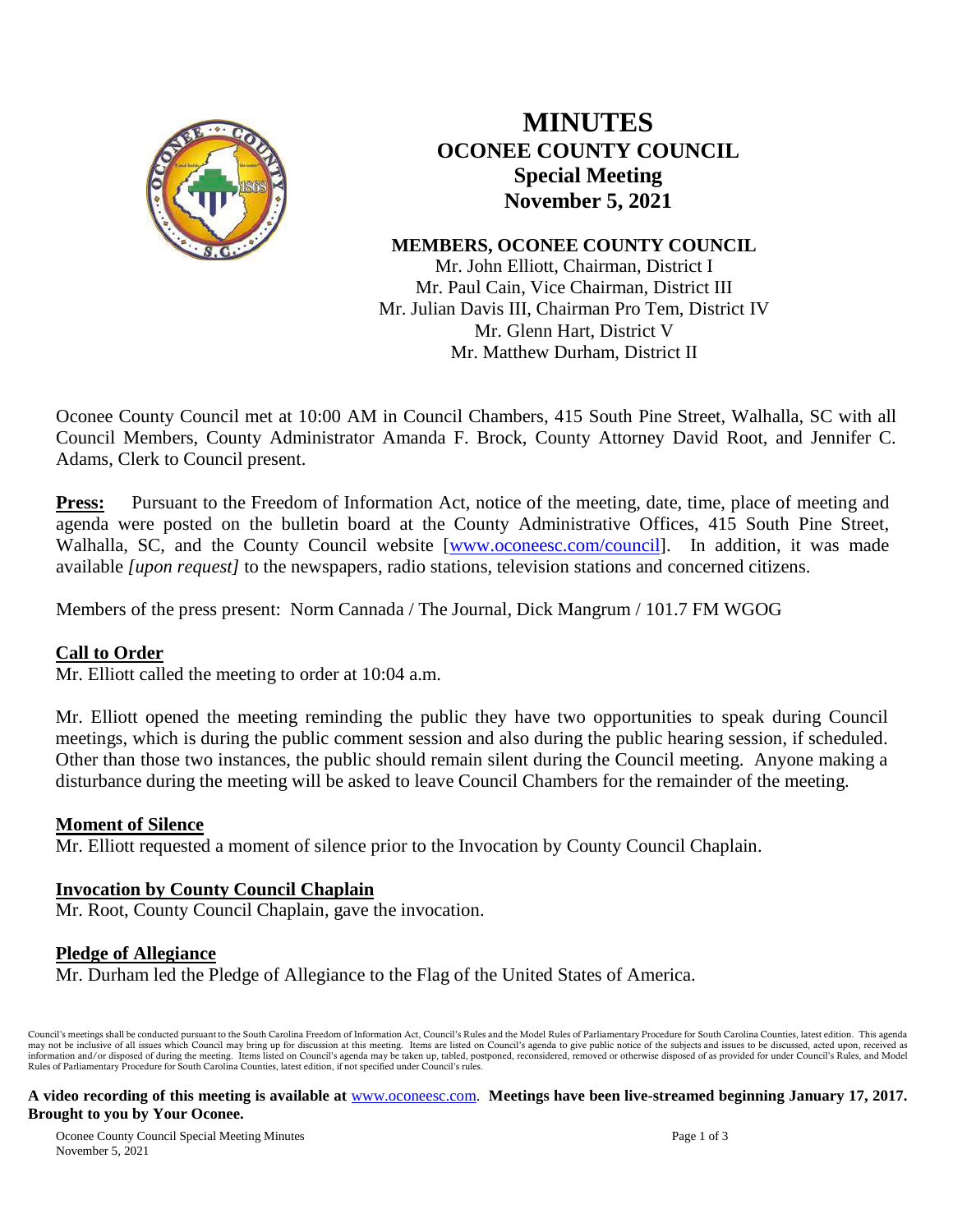### **Public Hearings for the Following Ordinances**

*If you would like to be heard during either of the public hearings, please contact Clerk to Council Jennifer C. Adams at jennifercadams@oconeesc.com or 864-718-1023 so that she may coordinate your participation by telephone.*

**Ordinance 2021-24** AUTHORIZING THE ISSUANCE OF GENERAL OBLIGATION BONDS, IN ONE OR MORE SERIES, TAX-EXEMPT OR TAXABLE, IN AN AMOUNT NOT TO EXCEED \$1,500,000 FOR THE PURPOSE OF ACQUIRING, CONSTRUCTING, EQUIPPING, OR REHABILITATING VARIOUS CAPITAL PROJECTS IN THE KEOWEE FIRE TAX DISTRICT; AUTHORIZING THE COUNTY ADMINISTRATOR TO PRESCRIBE THE FORM AND DETAILS OF THE BONDS; PROVIDING FOR THE PAYMENT OF THE BONDS AND THE DISPOSITION OF THE PROCEEDS OF THE BONDS; PROVIDING FOR BORROWING IN ANTICIPATION OF THE ISSUANCE OF THE BONDS; AND OTHER RELATED MATTERS."

Mr. Elliott opened the floor for Public Comment.

Noting that no citizens signed up to address Council, Mr. Elliott closed the Public Hearing regarding **Ordinance 2021-24.**

# **Third Reading of the Following Ordinances**

**Ordinance 2021-24** *[see caption above]*

Mr. Davis made a motion, seconded by Mr. Hart, approved 5 – 0, to approve **Ordinance 2021-24**, on the third and final reading.

# **Second Reading of the Following Ordinances**

**Ordinance 2021-22** AN ORDINANCE AUTHORIZING (A) THE EXECUTION AND DELIVERY OF A FEE IN LIEU OF TAX AGREEMENT BY AND BETWEEN OCONEE COUNTY, SOUTH CAROLINA ("COUNTY"), AND PROJECT RUBY SLIPPER WITH RESPECT TO CERTAIN ECONOMIC DEVELOPMENT PROPERTY IN THE COUNTY, WHEREBY SUCH PROPERTY WILL BE SUBJECT TO CERTAIN PAYMENTS IN LIEU OF TAXES, INCLUDING THE PROVISION OF CERTAIN SPECIAL SOURCE CREDITS; (B) THE COUNTY TO TRANSFER REAL PROPERTY OWNED BY THE COUNTY TO PROJECT RUBY SLIPPER; (C) THE COUNTY TO CREATE A MULTI-COUNTY INDUSTRIAL/BUSINESS PARK WITH PICKENS COUNTY, SOUTH CAROLINA, AND DESIGNATE THE PROPERTY TO BE OWNED BY PROJECT RUBY SLIPPER AS MULTI-COUNTY PARK PROPERTY; AND (D) OTHER MATTERS RELATED THERETO.

Mr. Cain made a motion, seconded by Mr. Hart, approved 5-0, to approve **Ordinance 2021-21** on second reading.

#### **A video recording of this meeting is available at** [www.oconeesc.com.](http://www.oconeesc.com/) **Meetings have been live-streamed beginning January 17, 2017. Brought to you by Your Oconee.**

Oconee County Council Special Meeting Minutes Page 2 of 3 November 5, 2021

Council's meetings shall be conducted pursuant to the South Carolina Freedom of Information Act, Council's Rules and the Model Rules of Parliamentary Procedure for South Carolina Counties, latest edition. This agenda may not be inclusive of all issues which Council may bring up for discussion at this meeting. Items are listed on Council's agenda to give public notice of the subjects and issues to be discussed, acted upon, received as i Rules of Parliamentary Procedure for South Carolina Counties, latest edition, if not specified under Council's rules.